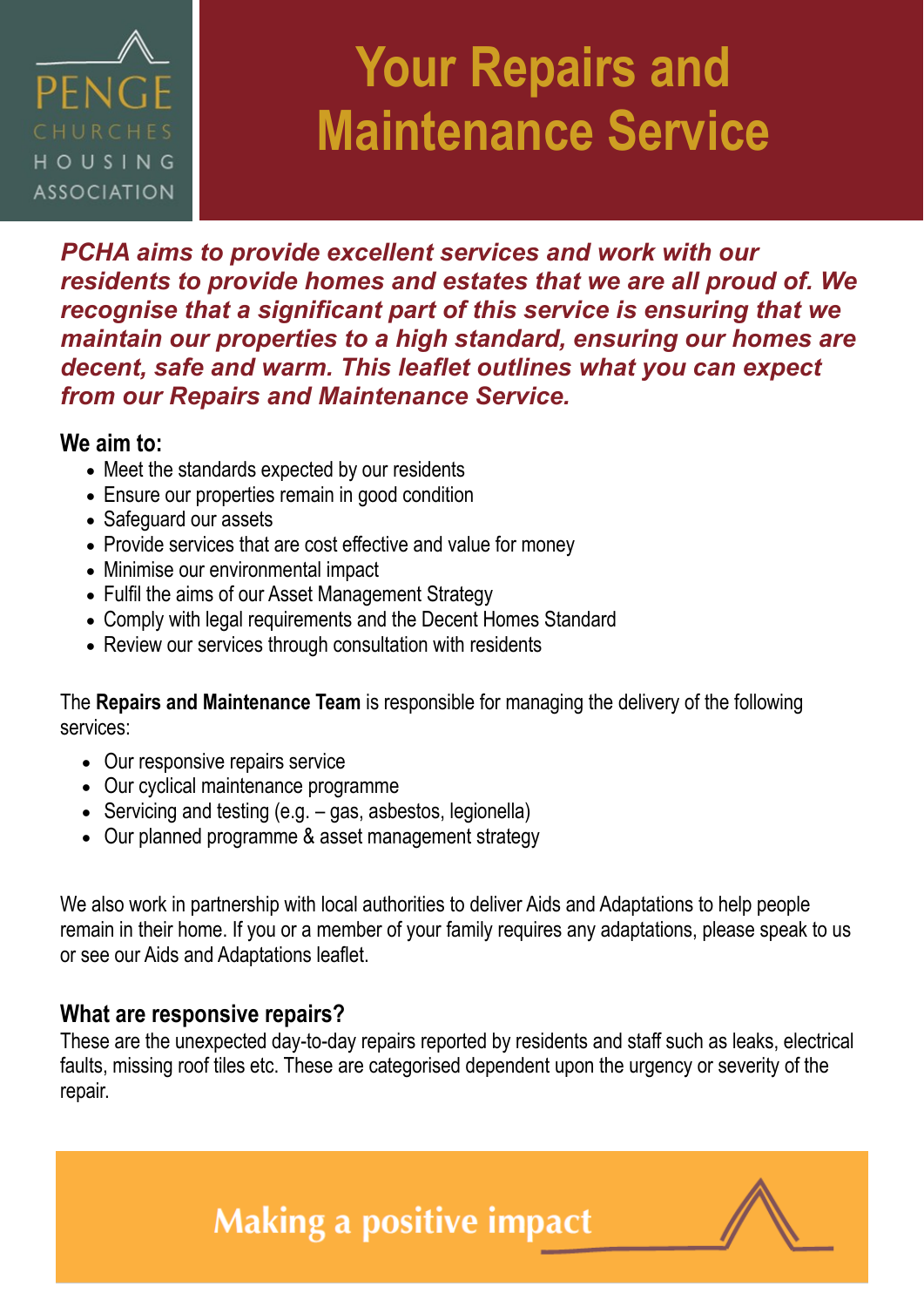

# **Your Repairs and Maintenance Service**

#### **What is cyclical maintenance?**

Cyclical maintenance is any maintenance and servicing that is carried out on a regular cycle of between 1 and 10 years. This can include annual gas servicing, internal and external communal decorations and gutter clearance. These works will be carried out based on need and cost rather than on a rigid cycle. However, we will publish an indicative programme on our website. Timescales for any agreed works will be communicated directly to you and any affected residents.

#### **What is the planned programme?**

This covers any major and/or improvement works that are normally planned in advance. This includes things like new kitchens, new bathrooms, new heating systems, replacement roofs, rewiring, new windows or any Decent Homes works.

We want to reduce the number of unexpected and emergency repairs needed and therefore, we plan to increase the number of preventative and planned works we carry out in the future. In order to do this, we have developed an indicative three-year rolling planned programme which will be publicised regularly. This programme will be based on our stock condition survey, in-house knowledge and pre inspection and will be subject to our budget and therefore may be subject to change at any time.

If you are due to have works done, we will consult with you prior to the works taking place and wherever possible, will give you some choice in the selection of certain design aspects for the purpose of upgrade, replacement or improvement (e.g. kitchen and bathroom replacements).

#### **What if I am in arrears?**

If you are in arrears, you may lose some of your rights as a tenant regarding maintaining or developing your home. If you have less than 8 weeks of rent arrears, planned improvements (i.e. new kitchens/bathrooms) or non-urgent responsive repairs may be postponed. If you have more than 8 weeks of rent arrears, no planned improvements or non-urgent responsive repairs will be carried out.